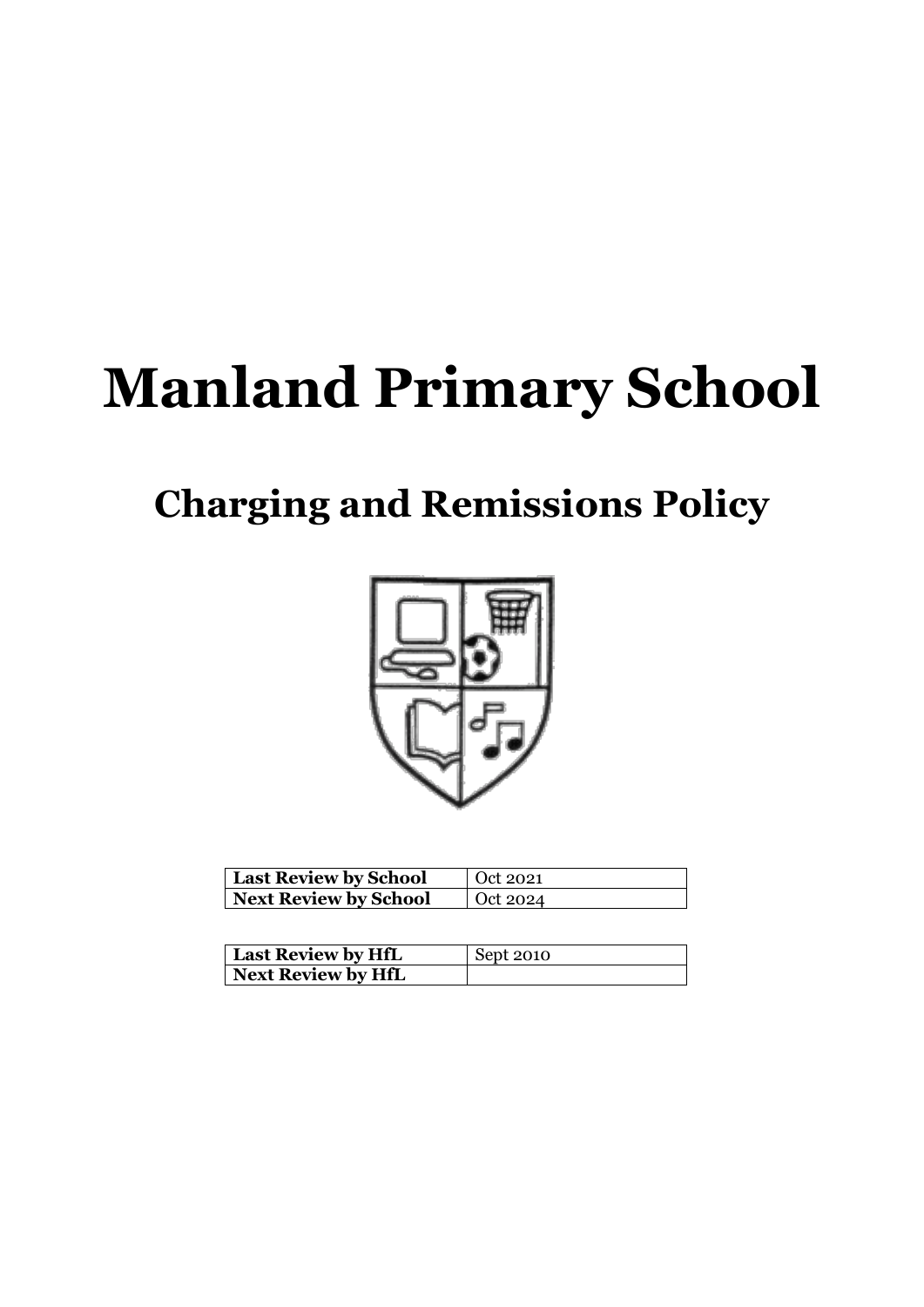# **CHARGING FOR SCHOOL ACTIVITIES**

#### *(Based on the guidance provided in the 'governors' guide to the law')*

The Local Authority or Governing Body may not charge for anything unless they have drawn up a statement or general policy on charging. The Governing Body's policy may be more or less generous than the Local Authority's, as long as it meets the requirements of the law.

In general, no charge can be made for admitting pupils to maintained schools. Where education is provided wholly or mainly during school hours, it must be free. However, the school may charge for activities outside of school hours where these are not a necessary part of the national curriculum. Provisions before and after the school day, which delivers the National Curriculum or prepares a child for a public examination, may not be charged for.

## **Voluntary Contributions**

The Headteacher or Governing Body may ask parents for a voluntary contribution towards the cost of:

- any activity which takes place during school hours;
- school equipment;
- school funds generally.

The contribution must be genuinely voluntary, though, and the pupils of parents who are unable or unwilling to contribute will not be discriminated against. Where there are not enough voluntary contributions to make the activity possible, and there is no way to make up the shortfall, then it will be cancelled.

#### **Residential Trips**

Schools are permitted to charge for the cost of board and lodging during residential school trips, even if they occur mainly during school time. This cost must not exceed the actual cost of the provision. However, the school can not charge for the educational or travel elements.

Where the trip takes place wholly, or mainly, during school hours, children whose parents are in receipt of the following support payments will, in addition to having a free school lunch entitlement, also be entitled to the remission of the charge for board and lodging:

- Income Support;
- Income-based Jobseeker's Allowance;
- support under part VI of the Immigration and Asylum Act 1999;
- Child Tax Credit provided the parent is not entitled to Working Tax Credit and their annual income, assessed by Her Majesty's Revenue and Customs does not exceed the annual limit

• Pupils who receive Income Support or Income Based Jobseekers Allowance in their own right are also entitled to free school meals